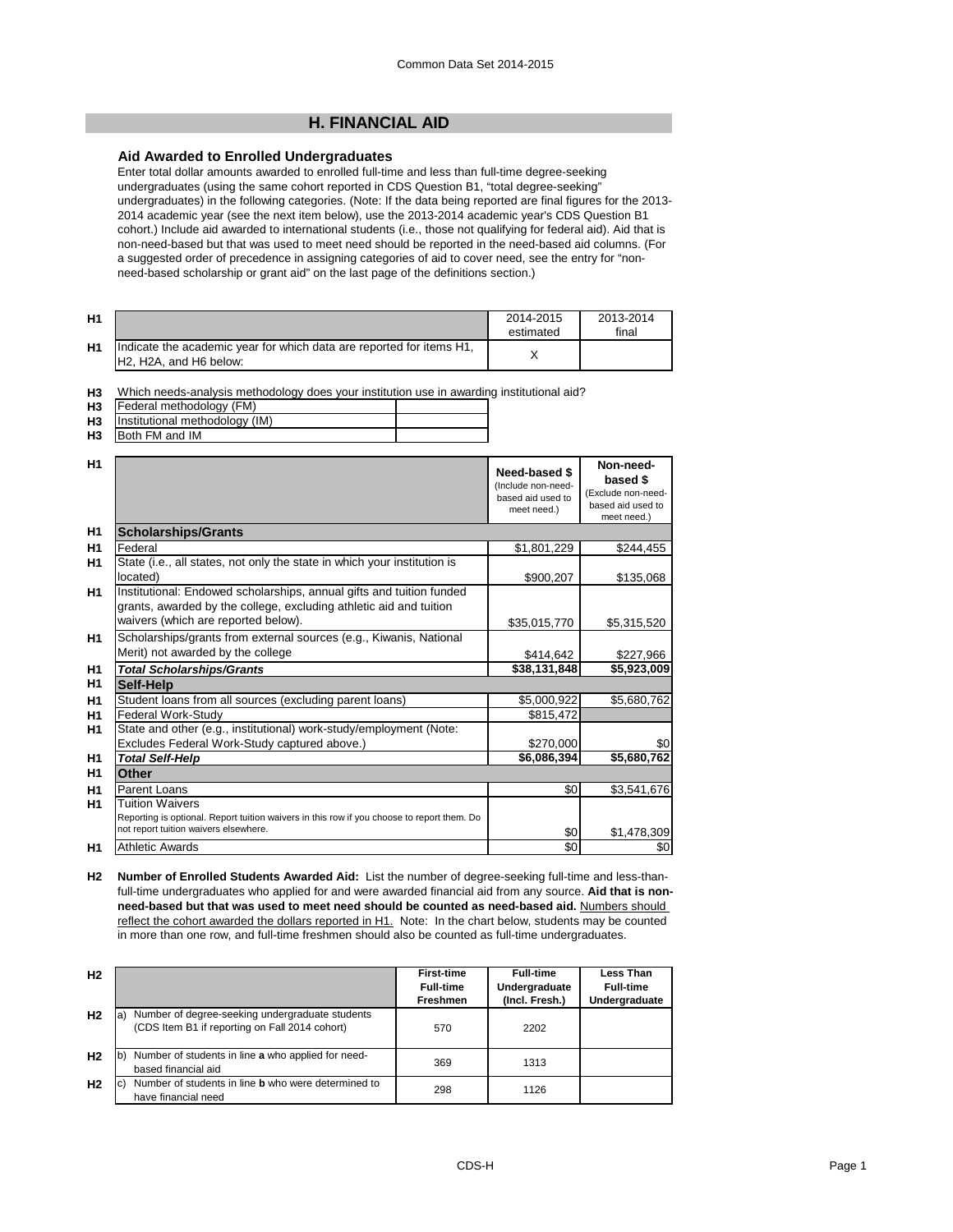| H <sub>2</sub> |    | d) Number of students in line c who were awarded any<br>financial aid                                                                                                                                                                                                                        | 298          | 1126         |  |
|----------------|----|----------------------------------------------------------------------------------------------------------------------------------------------------------------------------------------------------------------------------------------------------------------------------------------------|--------------|--------------|--|
| H <sub>2</sub> | e) | Number of students in line <b>d</b> who were awarded any<br>need-based scholarship or grant aid                                                                                                                                                                                              | 286          | 1093         |  |
| H2             |    | Number of students in line <b>d</b> who were awarded any<br>need-based self-help aid                                                                                                                                                                                                         | 279          | 1060         |  |
| H <sub>2</sub> | g) | Number of students in line <b>d</b> who were awarded any<br>non-need-based scholarship or grant aid                                                                                                                                                                                          | 20           | 105          |  |
| H <sub>2</sub> | h) | Number of students in line d whose need was fully met<br>(exclude PLUS loans, unsubsidized loans, and private<br>alternative loans)                                                                                                                                                          | 298          | 1118         |  |
| H <sub>2</sub> |    | On average, the percentage of need that was met of<br>students who were awarded any need-based aid.<br>Exclude any aid that was awarded in excess of need as<br>well as any resources that were awarded to replace<br>EFC (PLUS loans, unsubsidized loans, and private<br>alternative loans) | 100.0%       | 99.0%        |  |
| H <sub>2</sub> |    | The average financial aid package of those in line d.<br>Exclude any resources that were awarded to replace<br>EFC (PLUS loans, unsubsidized loans, and private<br>alternative loans)                                                                                                        | \$37,631     | 39,479<br>\$ |  |
| H <sub>2</sub> | k) | Average need-based scholarship and grant award of<br>those in line e                                                                                                                                                                                                                         | 33,255<br>\$ | \$33,915     |  |
| H <sub>2</sub> |    | Average need-based self-help award (excluding PLUS<br>loans, unsubsidized loans, and private alternative loans)<br>of those in line f                                                                                                                                                        | \$5,027      | \$5,847      |  |
| H <sub>2</sub> | m) | Average need-based loan (excluding PLUS loans,<br>unsubsidized loans, and private alternative loans) of<br>those in line f who were awarded a need-based loan                                                                                                                                | \$.<br>3,834 | 5,036<br>\$  |  |

**H2A Number of Enrolled Students Awarded Non-need-based Scholarships and Grants**: List the number of degree-seeking full-time and less-than-full-time undergraduates who had no financial need and who were awarded institutional non-need-based scholarship or grant aid. Numbers should reflect the cohort awarded the dollars reported in H1. Note: In the chart below, students may be counted in more than one row, and full-time freshmen should also be counted as full-time undergraduates.

| H2A               |                                                                                                                                                                                                                  | <b>First-time</b> | <b>Full-time</b> | Less Than        |
|-------------------|------------------------------------------------------------------------------------------------------------------------------------------------------------------------------------------------------------------|-------------------|------------------|------------------|
|                   |                                                                                                                                                                                                                  | <b>Full-time</b>  | Undergrad        | <b>Full-time</b> |
|                   |                                                                                                                                                                                                                  | <b>Freshmen</b>   | (Incl. Fresh.)   | Undergrad        |
| $H2A$ In          | Number of students in line a who had no financial need<br>and who were awarded institutional non-need-based<br>scholarship or grant aid (exclude those who were<br>awarded athletic awards and tuition benefits) | 177               | 589              |                  |
| $H2A$ (c)         | Average dollar amount of institutional non-need-based<br>scholarship and grant aid awarded to students in line n                                                                                                 | \$9,148           | \$9,025          |                  |
| $H2A$ $ p\rangle$ | Number of students in line a who were awarded an<br>institutional non-need-based athletic scholarship or<br>grant                                                                                                | $\Omega$          | $\Omega$         |                  |
| $H2A$ $q$ )       | Average dollar amount of institutional non-need-based<br>athletic scholarships and grants awarded to students in<br>line <b>p</b>                                                                                | \$0               | \$0              |                  |

**H3** Incorporated into H1 above.

**Note:** These are the graduates and loan types to include and exclude in order to fill out CDS H4, H4a, H5, and H5a.

Include: \* 2014 undergraduate class who

graduated between July 1, 2013 and June 30,

2014 who started at your institution as first- time

students and received a bachelor's degree

between July 1, 2013 and June 30, 2014.

 \* only loans made to students who borrowed while enrolled at your institution.

\* co-signed loans.

Exclude: \* those who transferred in.

\* money borrowed at other institutions.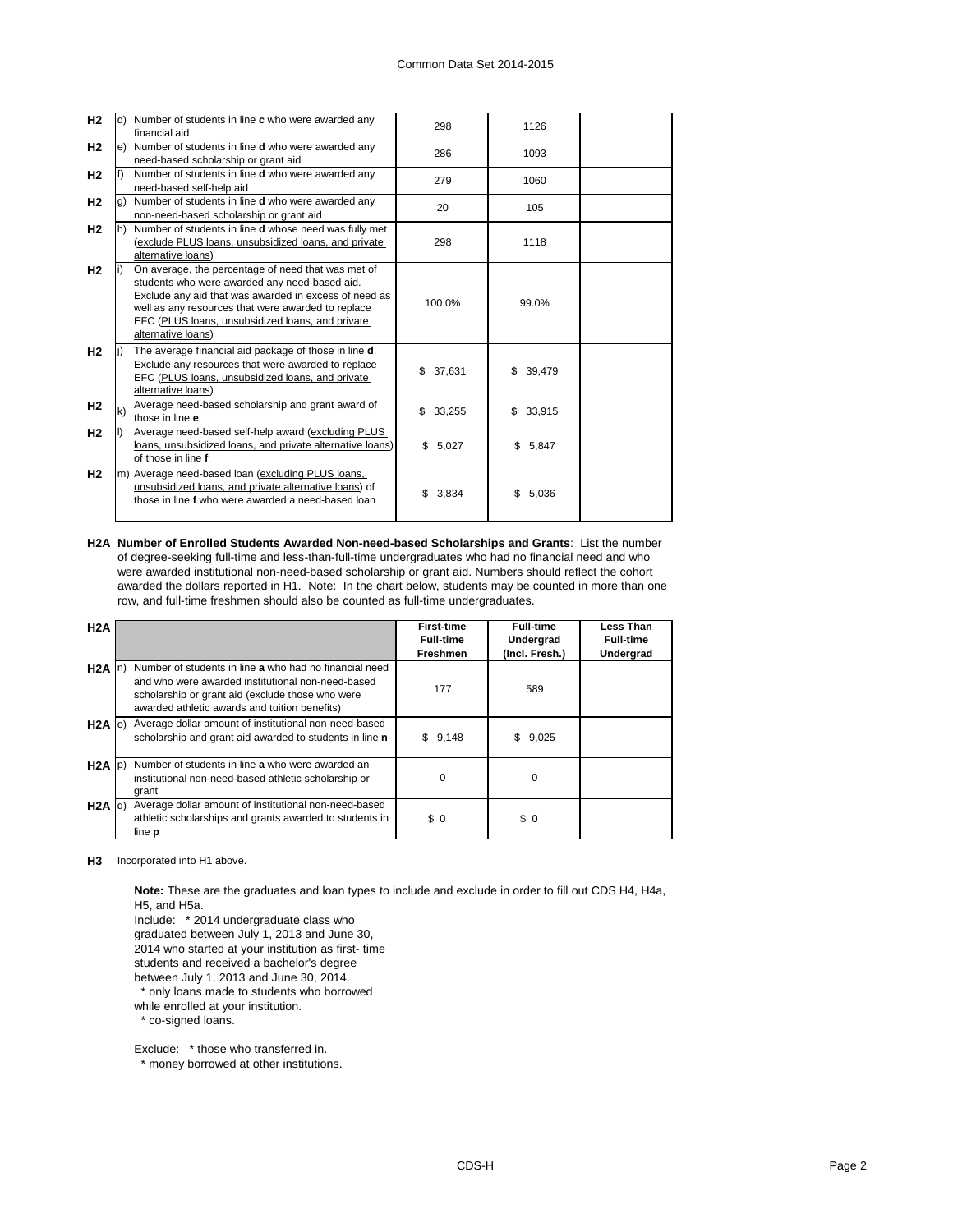| <b>H4</b> | Provide the percentage of the class (defined above) who borrowed at any time through<br>any loan programs (institutional, state, Federal Perkins, Federal Stafford Subsidized<br>and Unsubsidized, private loans that were certified by your institution, etc.; exclude<br>parent loans). Include both Federal Direct Student Loans and Federal Family Education    |          |
|-----------|---------------------------------------------------------------------------------------------------------------------------------------------------------------------------------------------------------------------------------------------------------------------------------------------------------------------------------------------------------------------|----------|
|           | Loans.                                                                                                                                                                                                                                                                                                                                                              | 69%      |
| H4a       |                                                                                                                                                                                                                                                                                                                                                                     |          |
|           | Provide the percentage of the class (defined above) who borrowed at any time through<br>federal loan programs--Federal Perkins, Federal Stafford Subsidized and Unsubsidized.<br>Include both Federal Direct Student Loans and Federal Family Education Loans. NOTE:<br>exclude all institutional, state, private alternative loans and parent loans.               | 68%      |
| H5        | Report the average per-undergraduate-borrower cumulative principal borrowed of those                                                                                                                                                                                                                                                                                |          |
|           | in line H4.                                                                                                                                                                                                                                                                                                                                                         | \$29,586 |
|           | <b>H5a</b> Report the average per-undergraduate-borrower cumulative principal borrowed, of those<br>in H4a, through federal loan programs--Federal Perkins, Federal Stafford Subsidized<br>and Unsubsidized. Include both Federal Direct Student Loans and Federal Family<br>Education Loans. These are listed in line H4a. NOTE: exclude all institutional, state, |          |
|           | private alternative loans and exclude parent loans.                                                                                                                                                                                                                                                                                                                 |          |

**Aid to Undergraduate Degree-seeking Nonresident Aliens** (Note: Report numbers and dollar amounts for the same academic year checked in item H1.)

**H6** Indicate your institution's policy regarding institutional scholarship and grant aid for undergraduate degreeseeking nonresident aliens:

| H <sub>6</sub> | Institutional need-based scholarship or grant aid is available                           | X |             |
|----------------|------------------------------------------------------------------------------------------|---|-------------|
| H <sub>6</sub> | Institutional non-need-based scholarship or grant aid is available                       |   |             |
| H <sub>6</sub> | Institutional scholarship or grant aid is not available                                  |   |             |
|                |                                                                                          |   |             |
| H <sub>6</sub> | If institutional financial aid is available for undergraduate degree-seeking nonresident |   |             |
|                | aliens, provide the number of undergraduate degree-seeking nonresident aliens who        |   |             |
|                | were awarded need-based or non-need-based aid:                                           |   | 88          |
|                |                                                                                          |   |             |
| H <sub>6</sub> | Average dollar amount of institutional financial aid awarded to undergraduate degree-    |   |             |
|                | seeking nonresident aliens:                                                              |   | \$37,900    |
|                |                                                                                          |   |             |
| H <sub>6</sub> | Total dollar amount of institutional financial aid awarded to undergraduate degree-      |   |             |
|                | seeking nonresident aliens:                                                              |   | \$3,335,285 |
|                |                                                                                          |   |             |
|                |                                                                                          |   |             |

**H7** Check off all financial aid forms nonresident alien first-year financial aid applicants must submit:

| <b>H7</b> | Institution's own financial aid form              |  |
|-----------|---------------------------------------------------|--|
| <b>H7</b> | <b>ICSS/Financial Aid PROFILE</b>                 |  |
| <b>H7</b> | International Student's Financial Aid Application |  |
| <b>H7</b> | International Student's Certification of Finances |  |
| <b>H7</b> | Other (specify):                                  |  |
|           |                                                   |  |

### **Process for First-Year/Freshman Students**

**H8** Check off all financial aid forms domestic first-year (freshman) financial aid applicants must submit:

| H <sub>8</sub> | <b>FAFSA</b>                         |  |
|----------------|--------------------------------------|--|
| H <sub>8</sub> | Institution's own financial aid form |  |
| H <sub>8</sub> | <b>CSS/Financial Aid PROFILE</b>     |  |
| H <sub>8</sub> | State aid form                       |  |
| H <sub>8</sub> | Noncustodial PROFILE                 |  |
| H <sub>8</sub> | Business/Farm Supplement             |  |
| H <sub>8</sub> | Other (specify):                     |  |
|                |                                      |  |

| H <sub>9</sub> | Indicate filing dates for first-year (freshman) students:          |     |
|----------------|--------------------------------------------------------------------|-----|
| H <sub>9</sub> | Priority date for filing required financial aid forms:             | 2/1 |
| H <sub>9</sub> | Deadline for filing required financial aid forms:                  | 2/1 |
| H <sub>9</sub> | No deadline for filing required forms (applications processed on a |     |
|                | rolling basis):                                                    |     |

**H10** Indicate notification dates for first-year (freshman) students (answer a or b):

|     | H <sub>10</sub> a) Students notified on or about (date): |     | 3/25 |
|-----|----------------------------------------------------------|-----|------|
| H10 |                                                          | Yes | No   |
|     | H <sub>10</sub> b) Students notified on a rolling basis: |     |      |